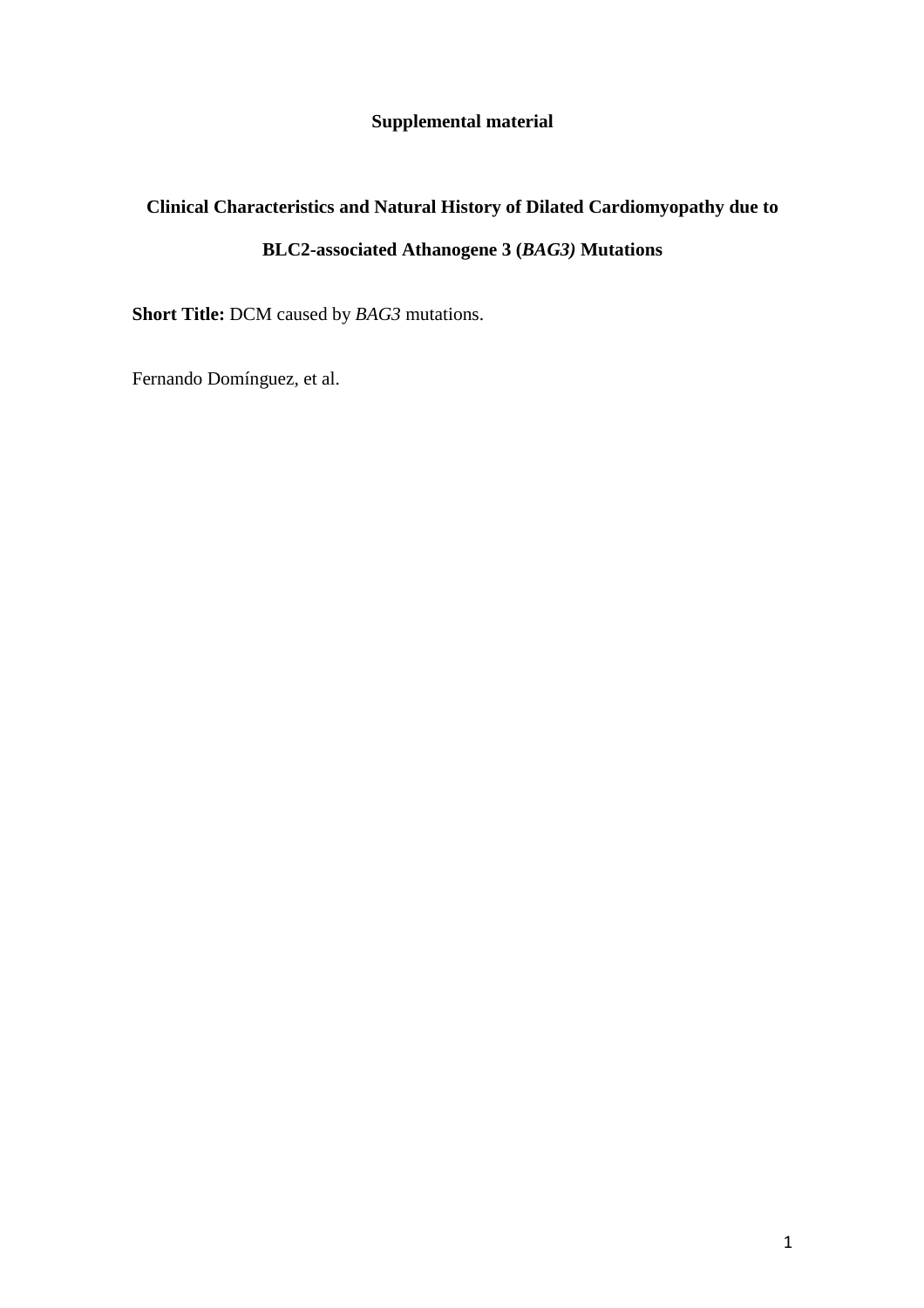**Supplemental material** 

**Appendix 1. European genetic cardiomyopathies initiative investigators.** 

**Supplemental methods.** 

**Online figure 1. BAG3 localization in explanted hearts (zoom).** 

**Online figure 2. Cardiac tissue of DCM patients with** *BAG3* **mutations: Hematoxylin and eosin staining.** 

**Table 1S.** *BAG3* **mutations and frequency.** 

**Table 2S. Clinical predictors of heart transplant, LVAD and heart failure death in DCM patients with** *BAG3* **mutations.** 

**Table 3S. Clinical predictors of serious arrhythmic events in DCM patients with**  *BAG3* **mutations.**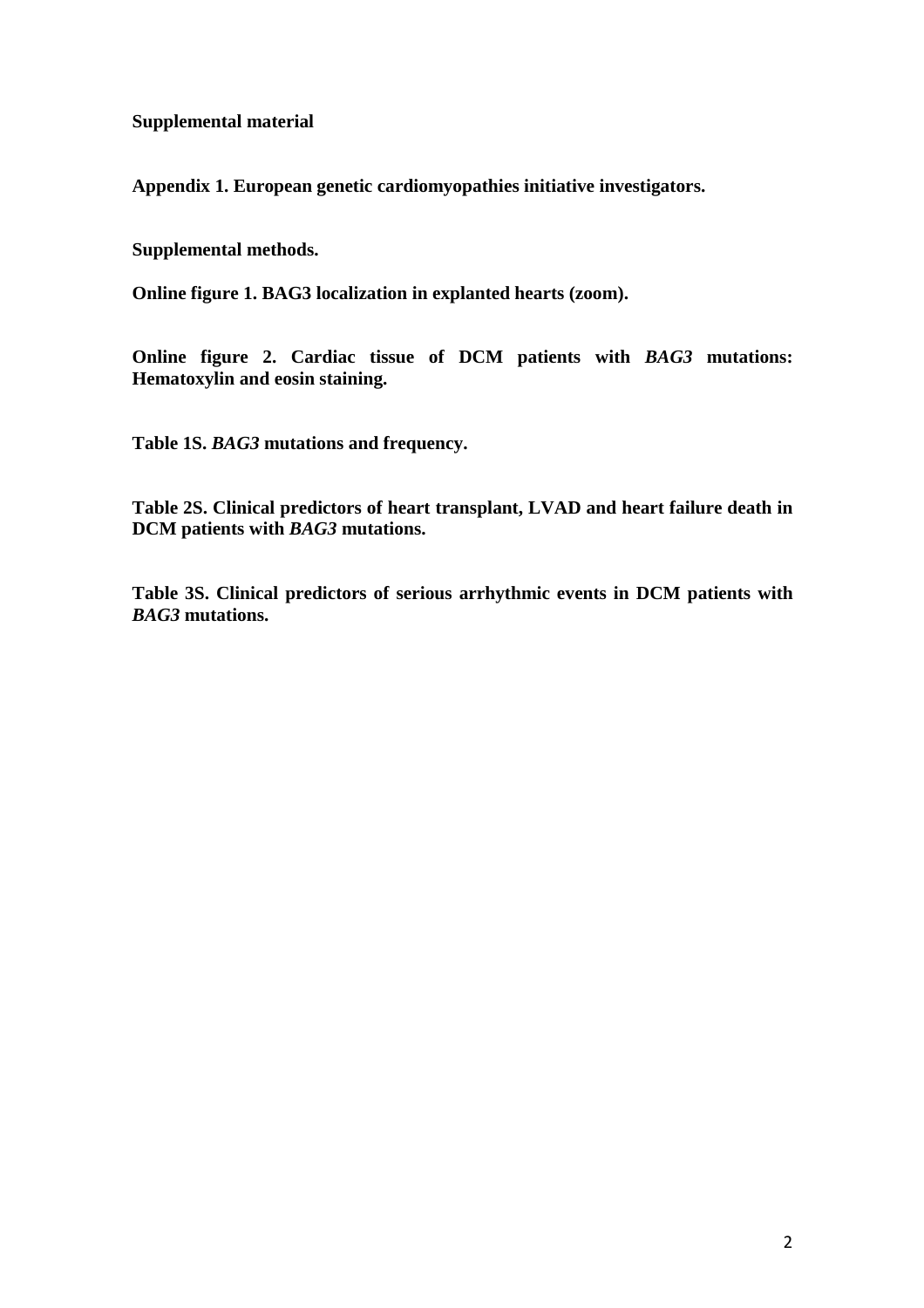#### **Appendix 1.**

**European genetic cardiomyopathies initiative investigators:** 

**Aarhus University Hospital:** Hans Eiskjær; **Complexo Hospitalario Universitario de A Coruña. Spain:** Roberto Barriales, Xusto Fernández Fernández; **Health in Code. A Coruña, Spain**: Marcos Cicerchia, Lorenzo Monserrat, Juan Pablo Ochoa, Joel Salazar-Mendiguchia; **Hospital San Pedro de Alcántara, Cáceres, Spain**: Maria Victoria Mogollón; **Hospital Universitario Son Llatzer. Majorca, Spain:** Tomás Ripoll; **Hôpital Universitaire Pitié-Salpêtrière. Paris, France:** Philippe Charron, Pascale Richard, Eric Villard; **Hospital Universitario 12 de Octubre, Madrid, Spain**: Julian Palomino Doza; **Hospital Universitario Marqués de Valdecilla Santander, Spain:** Ana Fontalba; **Hospital Universitario Puerta de Hierro Majadahonda, Madrid, Spain**: Luis Alonso-Pulpón, Marta Cobo-Marcos, Fernando Domínguez, Pablo Garcia-Pavia, Manuel Gómez-Bueno, Esther González-López, Aitor Hernández-Hernández, Francisco José Hernández-Pérez, Ángela López-Sainz, Alejandra Restrepo-Córdoba, Javier Segovia-Cubero; **Hospital Universitario Puerta del Mar. Cádiz, Spain**: Rocio Toro, David de Gonzalo-Calvo, Félix Rosa Longobardo; **Hospital Universitario Vall d'Hebrón. Barcelona, Spain:** Javier Limeres, Jose F Rodriguez-Palomares; **Hospital Universitario Virgen de la Victoria. Málaga, Spain:** Jose Manuel Garcia-Pinilla, Miguel A López-Garrido; **Hospital Universitario Virgen de las Nieves. Granada, Spain:** Juan Jiménez-Jaimez; **Hospital de Valme. Seville, Spain:** Dolores Garcia-Medina; **Hospital Virgen del Rocío. Seville, Spain:** Diego Rangel Sousa, Maria Luisa Peña; **Odense University Hospital, Denmark:** Jens Mogensen, Thomas Morris-Hey; **Royal Brompton Hospital and Imperial College London, United Kingdom:** Paul J. Barton, Stuart A. Cook, William Midwinter, Angharad M. Roberts, James S Ware, Roddy Walsh; **St. Bartholomews' Hospital. London, United Kingdom:** Mohammed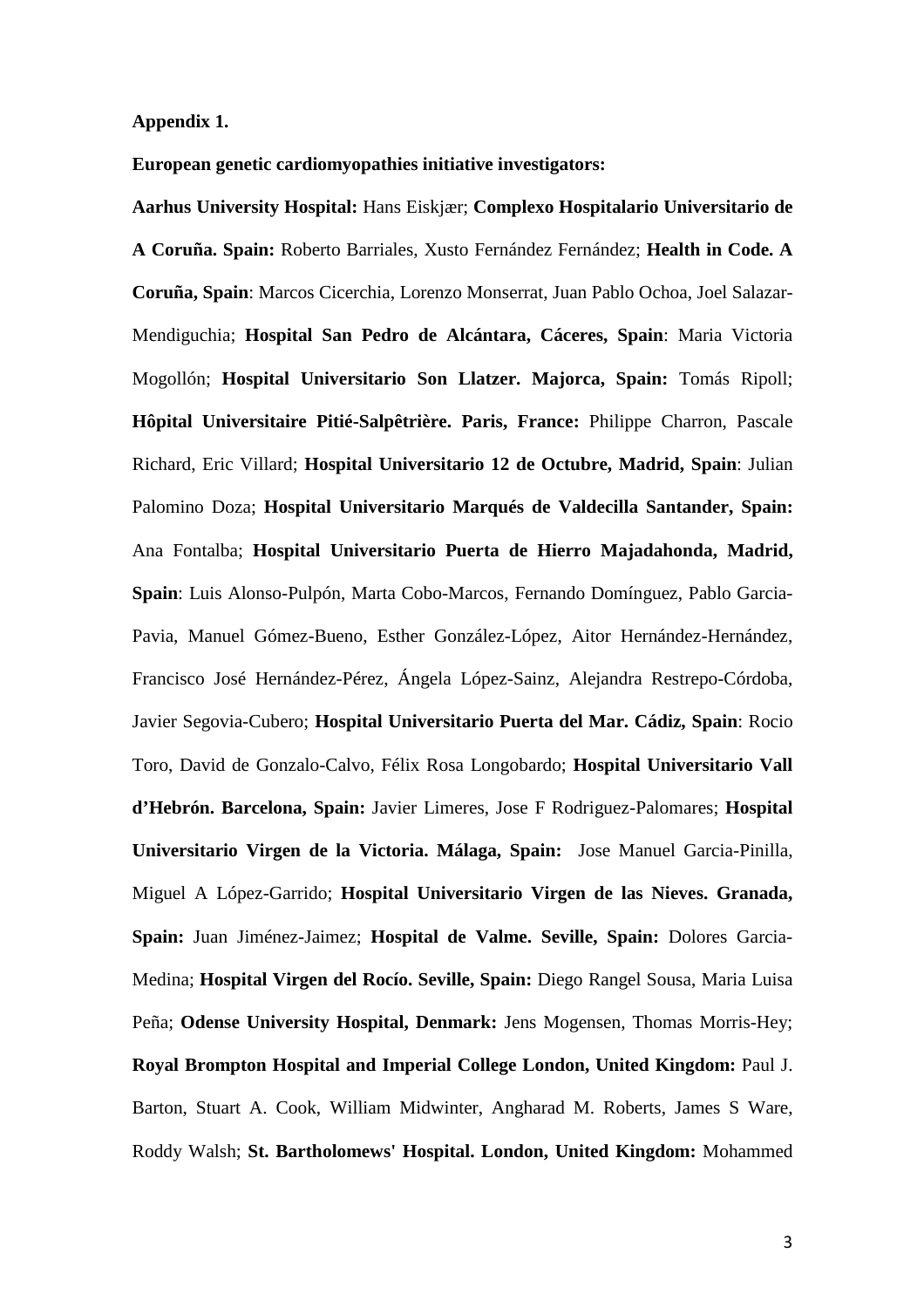Akhtar, Perry M. Elliott; Luis Rocha-Lopes, Konstantinos Savvatis; Petros Syrris.; **The Cardinal Stefan Wyszyński Institute of Cardiology. Warsaw, Poland**: Ewa Michalak, Rafal Ploski, Malgorzata Sobieszczanska-Malek, Zofia Bilińska; **University Hospital Giessen and Marburg GmbH, Germany**: Sabine Pankuweit; **University Medical Center Utrecht, Utrecht, The Netherlands**: Folkert Asselbergs, Annette Baas, Dennis Dooijes, Arjan Sammani.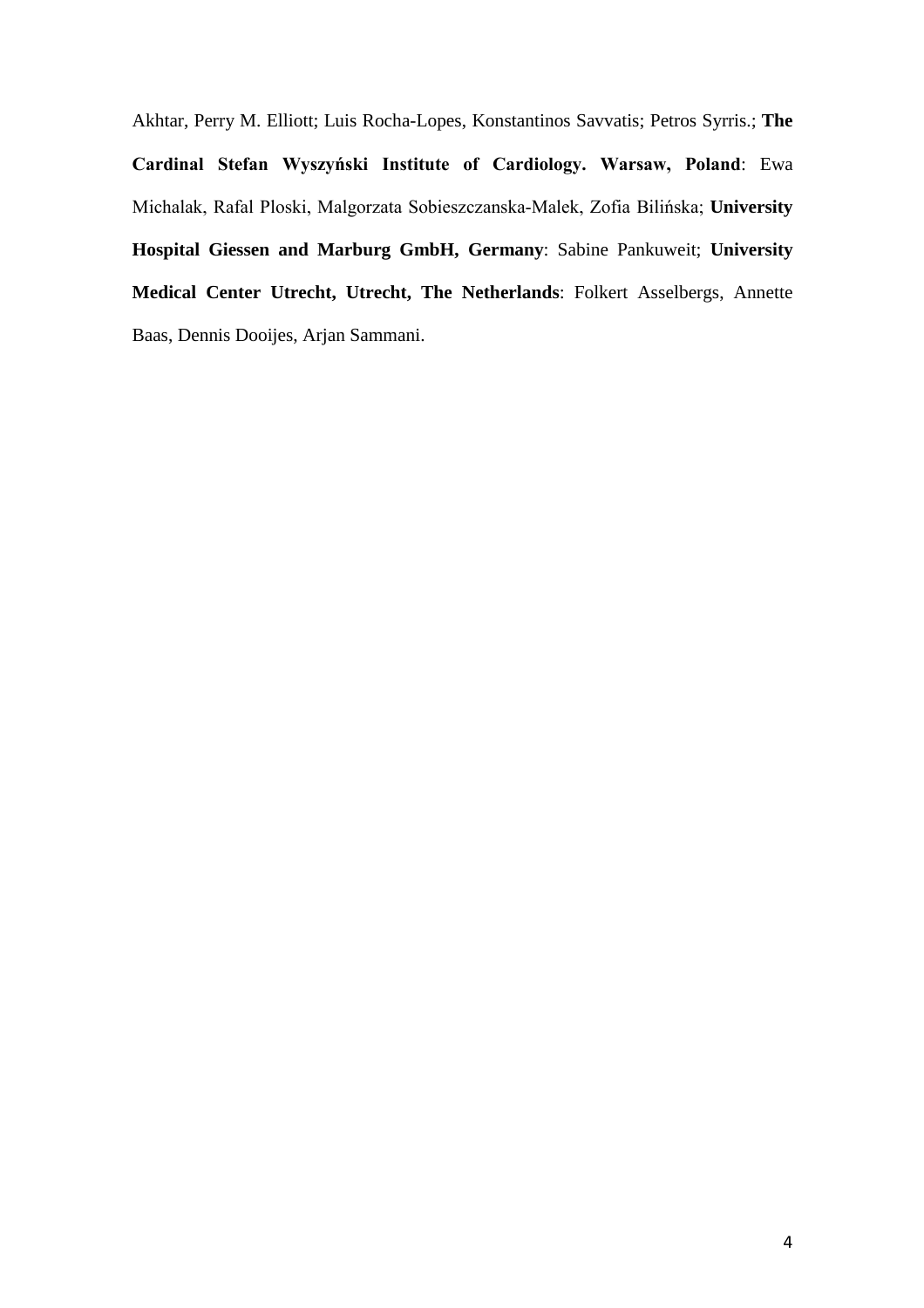#### **Supplemental Methods**

#### **Tissue processing protocol**

Explanted heart tissue samples were rinsed with phosphate buffered saline (PBS) immediately after extraction and fixed in 10% neutral buffered formalin. Samples were dehydrated and embedded in paraffin using an automatic tissue processor (Shandon Excelsior ES, ThermoFisher Scientific). Paraffin blocks were sectioned in 4 μm slices.

Antigen retrieval and rehydration were performed on the Dako PT Link instrument with Envision<sup>TM</sup> FLEX Target Retrieval Solution, high pH (Dako, Glostrup, Denmark). Tissue sections were first incubated with a BAG3 antibody (Abcam ab 47124, Cambridge, UK) at 1/50, overnight at 4ºC, washed with PBS and incubated with Alexa Fluor 546 anti-rabbit (Invitrogen Life Technologies, 1/500) for 45 minutes at room temperature. Sections were then blocked with 10% fetal calf serum and incubated with Actinin (Abcam ab 9465) 1/10, for 1 hour. After washing with PBS, sections were stained with Alexa fluor 488 anti-mouse (Invitrogen Life Technologies, 1/500). Nuclei were stained with Topro-3 (Invitrogen Life Technologies 1/1000) 15 minutes and the sections were mounted with PBS glycerol.

Images of the specimens were collected with a TCS SP5 confocal microscope (Leica Microsystems, Wetzlar, Germany) equipped with  $40\times$  HCX PL APO (1.25 numerical aperture) oil-immersion optics. The three channels were acquired sequentially with the following excitation and emission parameters: (488 nm, 500–540 nm) for Alexa 488, (546 nm, 543–611nm) for Alexa 546 and (633 nm, 645–750 nm) for Topro-3. Gains were adjusted to avoid saturation in pixel intensity. Negative controls, in which primary antibodies were substituted with isotypic non-immune IgGs, did not result in any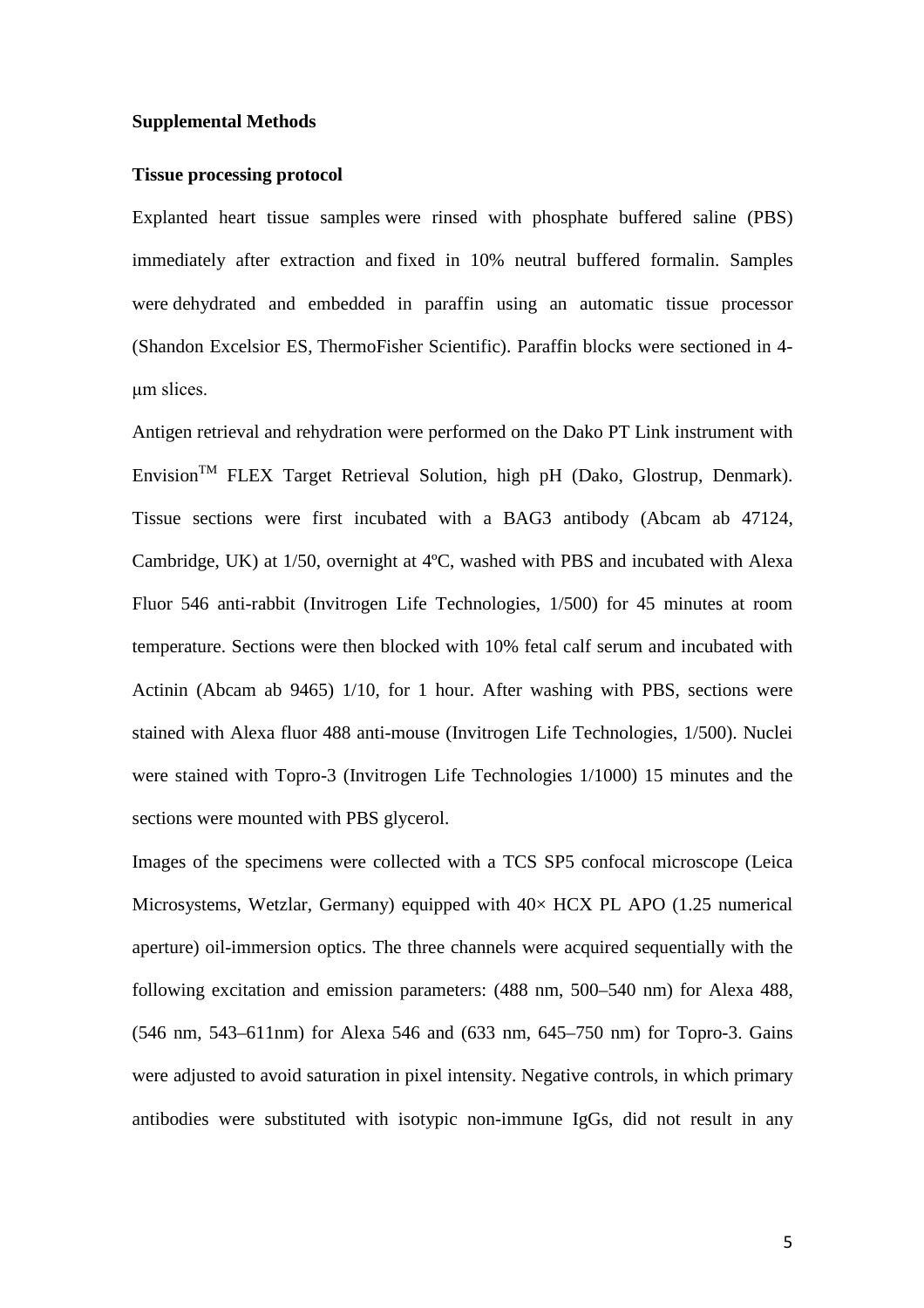detectable labeling. Z-series images were obtained through the collection of serial, confocal sections at 1-μm intervals.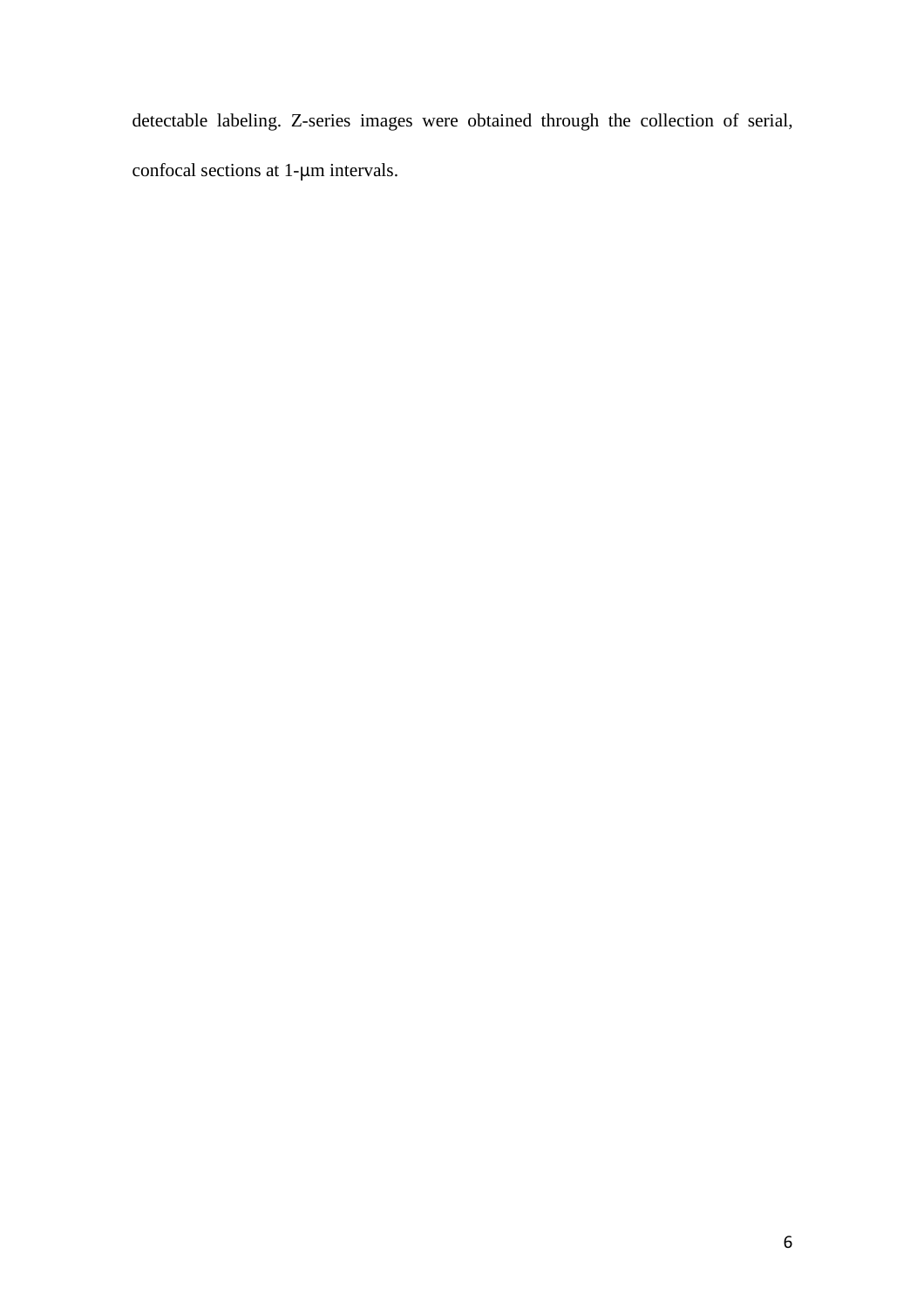**Online figure 1. BAG3 localization in explanted hearts (zoom).** 



Samples with fluorescent label BAG3 (red). Scale bar: 16  $\mu$ m.

The first image (top) is from a patient without mutations in *BAG3* gene. The remaining images are from samples belonging to patients with *BAG3* truncating mutations. In patients with *BAG3* mutations, disorganization of muscular fibers is evident and BAG3 protein is diminished in the Z-disks as compared with controls, and is arranged in a more disorganized and diffuse pattern. BAG3 aggregates are also shown in the Ala128Glufs\*84 variant.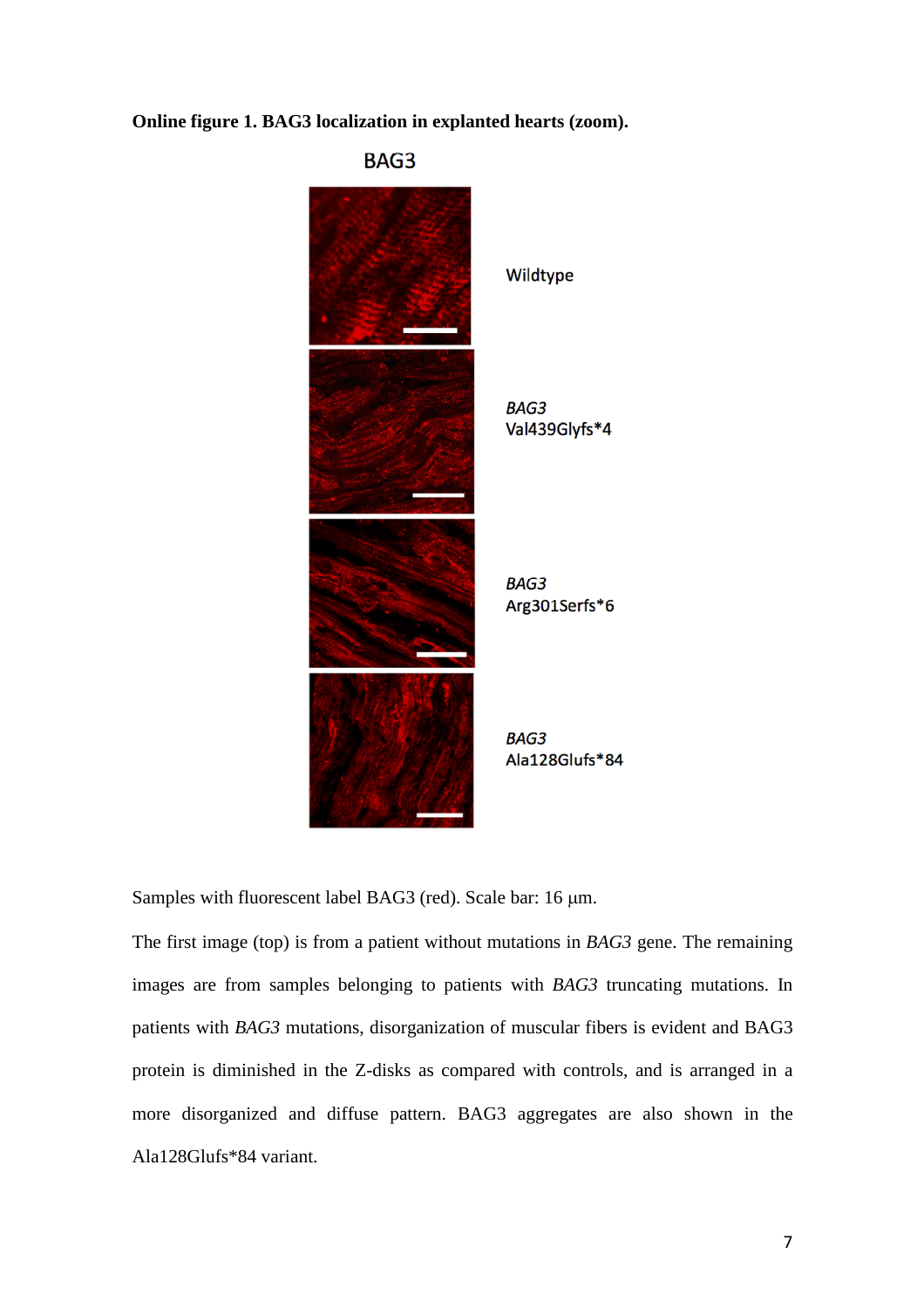**Online Figure 2. Cardiac tissue of DCM patients with** *BAG3* **mutations: Hematoxylin and eosin staining***.*



Cardiac tissue from the left ventricle of three patients with DCM caused by truncating BAG3 mutations: A: p.Val439Glyfs\*; B: p.Arg301Serfs\*; and C: p.Ala128Glufs\*84. The three images show a loss of the normal alignment of cardiomyocytes, with curvedshape foci surrounding connective tissue. Nuclear irregularity is also evident mainly in images A and C, with some examples of hypertrophied nuclei (black arrowheads).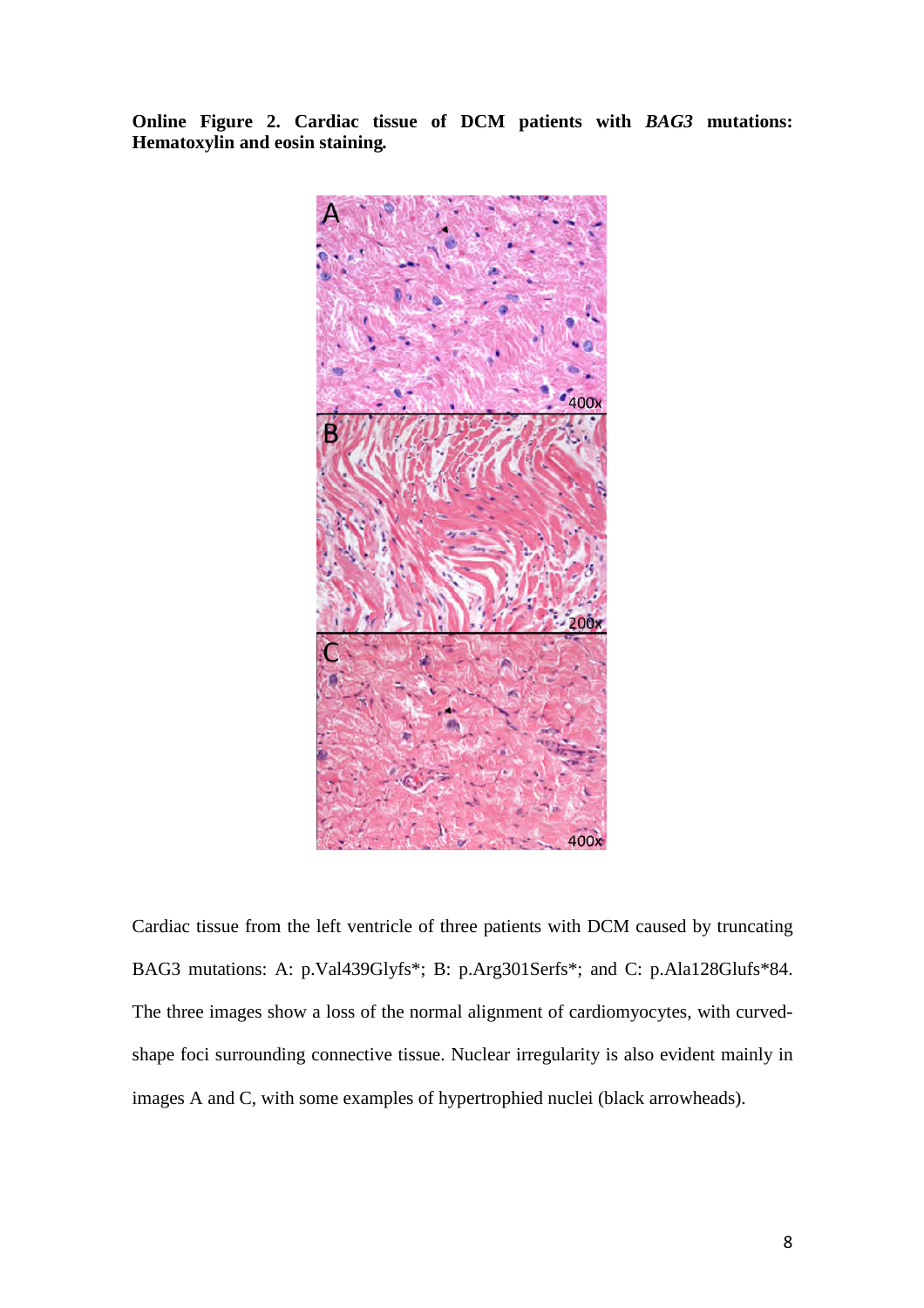## **Table 1S.** *BAG3* **mutations and frequency**

| <b>Genomic position</b>                   | <b>Coding DNA</b><br>reference<br>$(NM_004281.3)$ | <b>Protein reference</b><br>(NP 004272.2) | Variant type                    | <b>MAF</b><br><b>ExAC</b>         | rs          | <b>ACMG</b><br>criteria | <b>ClinVar</b>                | <b>HGMD</b>            | $\mathbf n$    |
|-------------------------------------------|---------------------------------------------------|-------------------------------------------|---------------------------------|-----------------------------------|-------------|-------------------------|-------------------------------|------------------------|----------------|
| g.121411259_<br>121411260insC             | c.72 73insC                                       | p.Gly25Argfs*33                           | Frame-shift<br>(truncating)     | 0.00002                           | rs772351208 | Pathogenic              | NP                            | NP                     | 3              |
| g.121411276_121411<br>278<br>delTCGinsACC | c.89 91delTCGi<br>nsACC                           | p.Ile30_Asp31delins<br><b>AsnHis</b>      | Indel (non-<br>truncating)      | NP                                |             | Likely<br>pathogenic    | NP                            | NP                     | $\mathbf{1}$   |
| g.121411295G>A                            | c.108G > A                                        | $p.\mathrm{Tr}p36^*$                      | Nonsense<br>(truncating)        | NP                                |             | Likely<br>pathogenic    | NP                            | NP                     | $\mathbf{1}$   |
| g.121411356_121411<br>358delGAGinsAA      | g.121411356_12<br>1411358delGAG<br>insAA          | p.Glu57Lysfs*154                          | Frame-shift<br>(truncating)     | NP                                |             | Pathogenic              | NP                            | NP                     | $\mathfrak{2}$ |
| g.121411360delG                           | c.173delG                                         | $p.Gly58Alafs*1531$                       | Frame-shift<br>(truncating)     | $\ensuremath{\mathbf{NP}}\xspace$ |             | Likely<br>pathogenic    | NP                            | NP                     | $\mathbf{1}$   |
| g.121429543C>T                            | c.361C > T                                        | $p. Arg121*$                              | <b>Nonsense</b><br>(truncating) | NP                                |             | Pathogenic              | NP                            | NP                     | $\mathfrak{2}$ |
| g.121429549C>T                            | c.367C>T                                          | $p. Arg123*$                              | Nonsense<br>(truncating)        | 0.000016                          | rs387906875 | Pathogenic              | Pathogenic:4<br>Likely path:1 | CM111934<br>Pathogenic | $\mathfrak{2}$ |
| g.121429564_<br>121429565insAG            | c.382_383insAG                                    | p.Ala128Glufs*84                          | Frame-shift<br>(truncating)     | $\ensuremath{\mathbf{NP}}\xspace$ |             | Pathogenic              | NP                            | NP                     | 13             |
| g.121429590_121429<br>596delACCTCTG       | c.408_414delAC<br><b>CTCTG</b>                    | p.Pro137Glyfs*72                          | Frame-shift<br>(truncating)     | NP                                |             | Pathogenic              | <b>NP</b>                     | NP                     | $\overline{2}$ |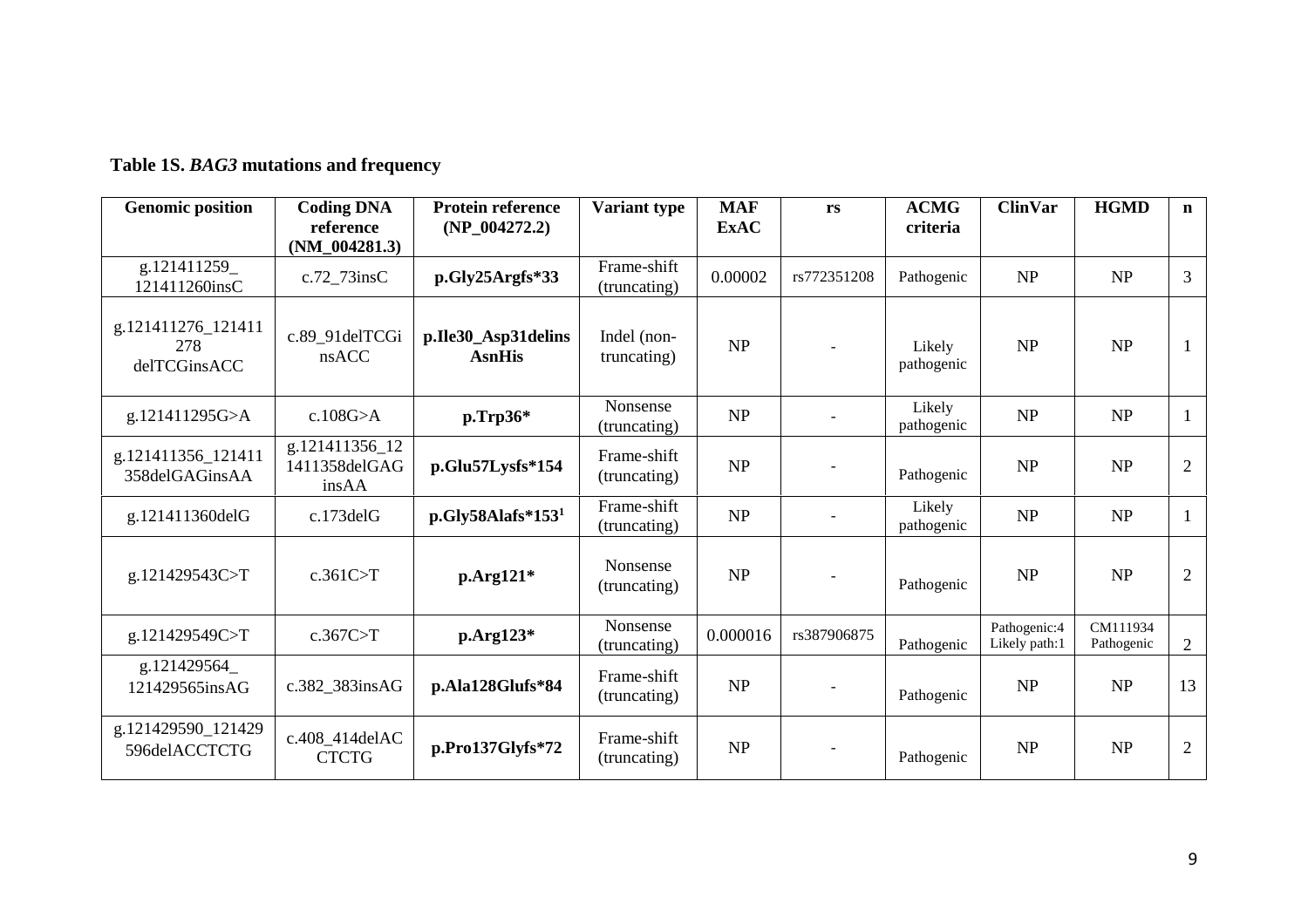| g.121429639C>T  | c.457C>T         | p.Gln153*              | Nonsense<br>(truncating)           | NP       |                              | Pathogenic           | NP                            | NP                      | 6              |
|-----------------|------------------|------------------------|------------------------------------|----------|------------------------------|----------------------|-------------------------------|-------------------------|----------------|
| g.121431790dupT | $c.531$ dup      | p.Asp178*              | Nonsense<br>(truncating)           | NP       |                              | Likely<br>pathogenic | NP                            | NP                      | 1              |
| g.121431911C>T  | c.652C > T       | p.Arg218Trp            | Missense<br>$(non-$<br>truncating) | 0.000066 | rs397514506                  | Pathogenic           | Pathogenic:1<br>Likely path:1 | CM1110061<br>Pathogenic | $\mathbf{1}$   |
| g.121431986delC | c.727delC        | p.His243Thrfr*64       | Frame-shift<br>(truncating)        | NP       |                              | Pathogenic           | NP                            | NP                      | 29             |
| g.121432080C>A  | c.821C > A       | p.Ser274*              | Nonsense<br>(truncating)           | NP       | $\blacksquare$               | Pathogenic           | NP                            | NP                      | $\mathfrak{Z}$ |
| g.121432162delG | c.903delG        | p.Arg301Serfs*6        | Frame-shift<br>(truncating)        | NP       | $\qquad \qquad \blacksquare$ | Pathogenic           | NP                            | NP                      | $\overline{4}$ |
| g.121435991C>T  | c.925C>T         | p.Arg309*              | Nonsense<br>(truncating)           | NP       | rs869248137                  | Pathogenic           | Pathogenic                    | CM1111349<br>Pathogenic | 3              |
| g.121436093delC | $c.1027$ del $C$ | p.Arg343Alafs          | Frame-shift<br>(truncating)        | NP       |                              | Likely<br>pathogenic | NP                            | NP                      | 1              |
| g.121436121delG | c.1055delG       | p.Gln353Argfs*10       | Frame-shift<br>(truncating)        | NP       |                              | Pathogenic           | NP                            | NP                      | $\overline{4}$ |
| g.121436153G>T  | c.1087G > T      | p.Glu363 <sup>*2</sup> | Nonsense<br>(truncating)           | NP       |                              | Likely<br>pathogenic | <b>NP</b>                     | NP                      | -1             |
| g.121436200delG | $c.1135$ delG    | p.Gly379Alafs*45       | Frame-shift<br>(truncating)        | NP       | $\overline{\phantom{a}}$     | Pathogenic           | <b>NP</b>                     | NP                      | $\overline{4}$ |
|                 |                  |                        |                                    |          |                              |                      |                               |                         |                |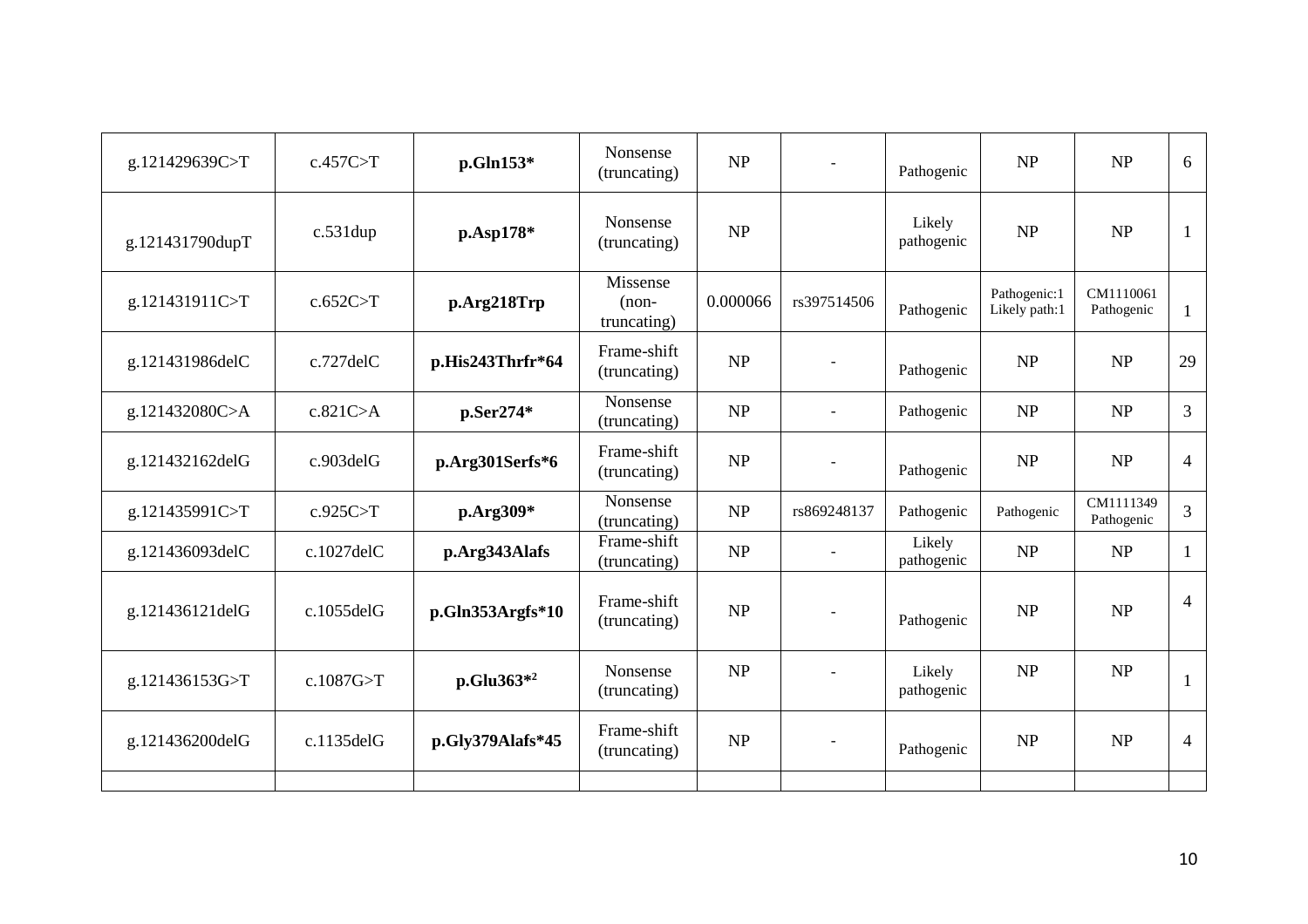| g.121436218<br>12143625del                 | c.1153_1160 del                         | p.Ser385Glnfs*56                            | Frame-shift<br>(truncating)               | NP       | $\sim$                   | Pathogenic           | NP                                     | NP                      | 6              |
|--------------------------------------------|-----------------------------------------|---------------------------------------------|-------------------------------------------|----------|--------------------------|----------------------|----------------------------------------|-------------------------|----------------|
| g.12143271delC                             | $c.1205$ del $C$                        | p.Pro402Leufs*22                            | Frame-shift<br>(truncating)               | NP       | $\overline{a}$           | Pathogenic           | <b>NP</b>                              | NP                      | $\overline{2}$ |
| g.121436367_121436<br>378<br>dupGGGCTGGAGC | c.1300_1309dup<br>GGG<br><b>CTGGAGC</b> | $p.Gln437Argfs*10$                          | Frame-shift<br>(truncating)               | NP       |                          | Likely<br>pathogenic | <b>NP</b>                              | NP                      | 1              |
| g.121436382<br>121436383delTA              | c.1316_1317delT<br>A                    | p.Val439Glyfs*4                             | Frame-shift<br>(truncating)               | NP       | $\overline{\phantom{a}}$ | Pathogenic           | NP                                     | <b>NP</b>               | $\overline{2}$ |
| g.121436419C>A                             | c.1353 $C > A$                          | p.Tyr451*                                   | Nonsense<br>(truncating)                  | NP       | $\overline{a}$           | Pathogenic           | <b>NP</b>                              | NP                      | $\overline{4}$ |
| g.121436429G>A                             | c.1363G > A                             | p.Glu455Lys                                 | Missense<br>$(non-$<br>truncating)        | NP       | rs397516881              | Likely<br>pathogenic | Pathogenic:1<br>Likely path:1<br>VUS:1 | CM1111351<br>Pathogenic | 13             |
| g.121436477G>A                             | c.1411G > A                             | p.Glu471Lys                                 | Missense<br>$(non-$<br>truncating)        | 0.000016 |                          | Likely<br>pathogenic | NP                                     | NP                      | 3              |
| g.121431768_121436<br>795del               | c.508_1728del                           | Deletion of exons 3<br>and 4<br>(17990 b p) | <b>CNVs</b><br>(deletion of<br>two exons) | NP       |                          | Pathogenic           | <b>NP</b>                              | NP                      | 11             |
| g.121431765A>G                             | c.508-2 $A > G$                         | N/A                                         | Splicing<br>mutation<br>(truncating)      | NP       |                          | Pathogenic           | NP                                     | NP                      | 3              |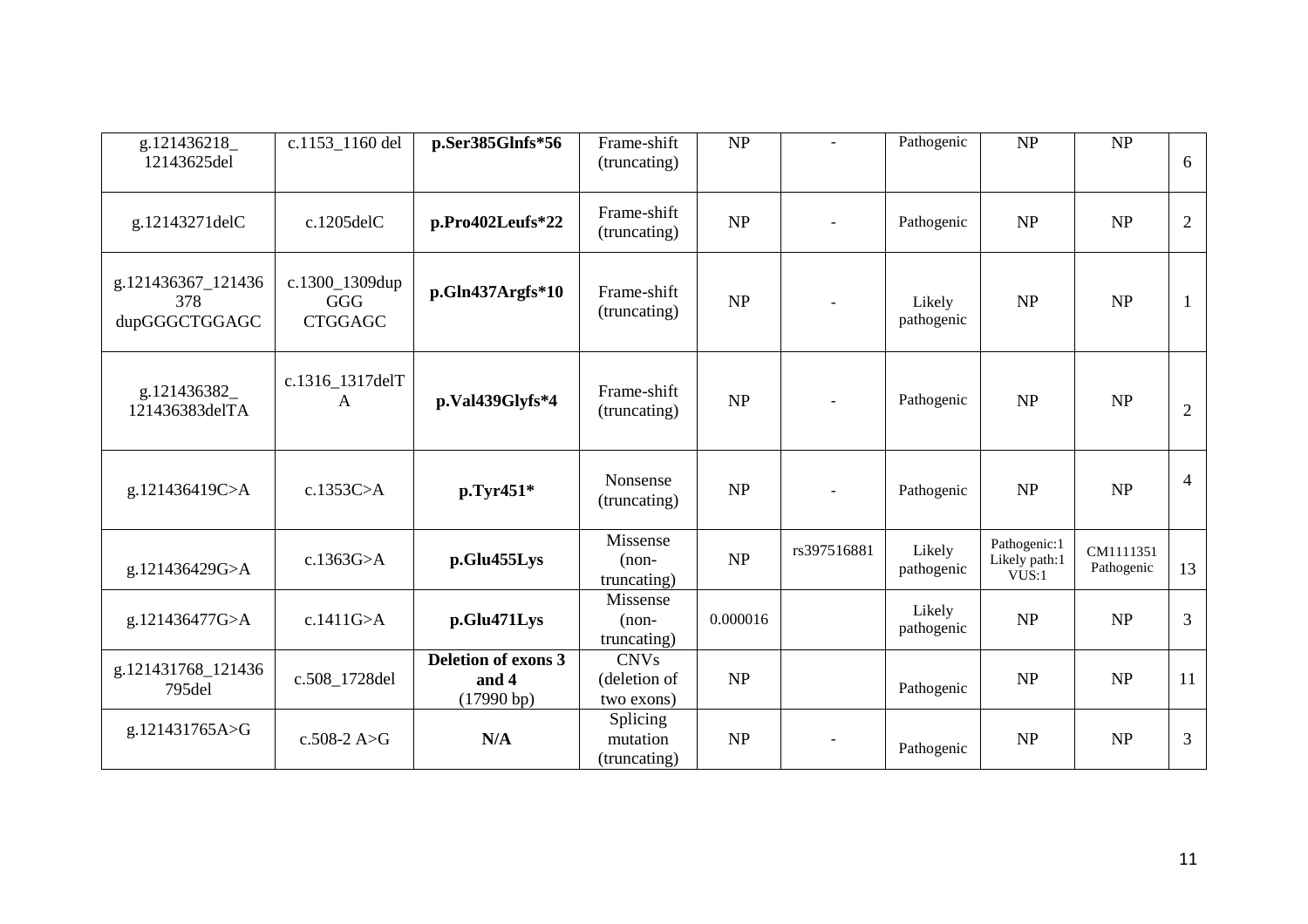ACMG: American college of medical genetics. HGMD: Human Gene Mutation Database MAF: Mutation annotation format

1: This patient also presented the p.Glu57Lys missense variant in *BAG3*

2: The patient also presented the p.Pro368Ser missense variant in *BAG3*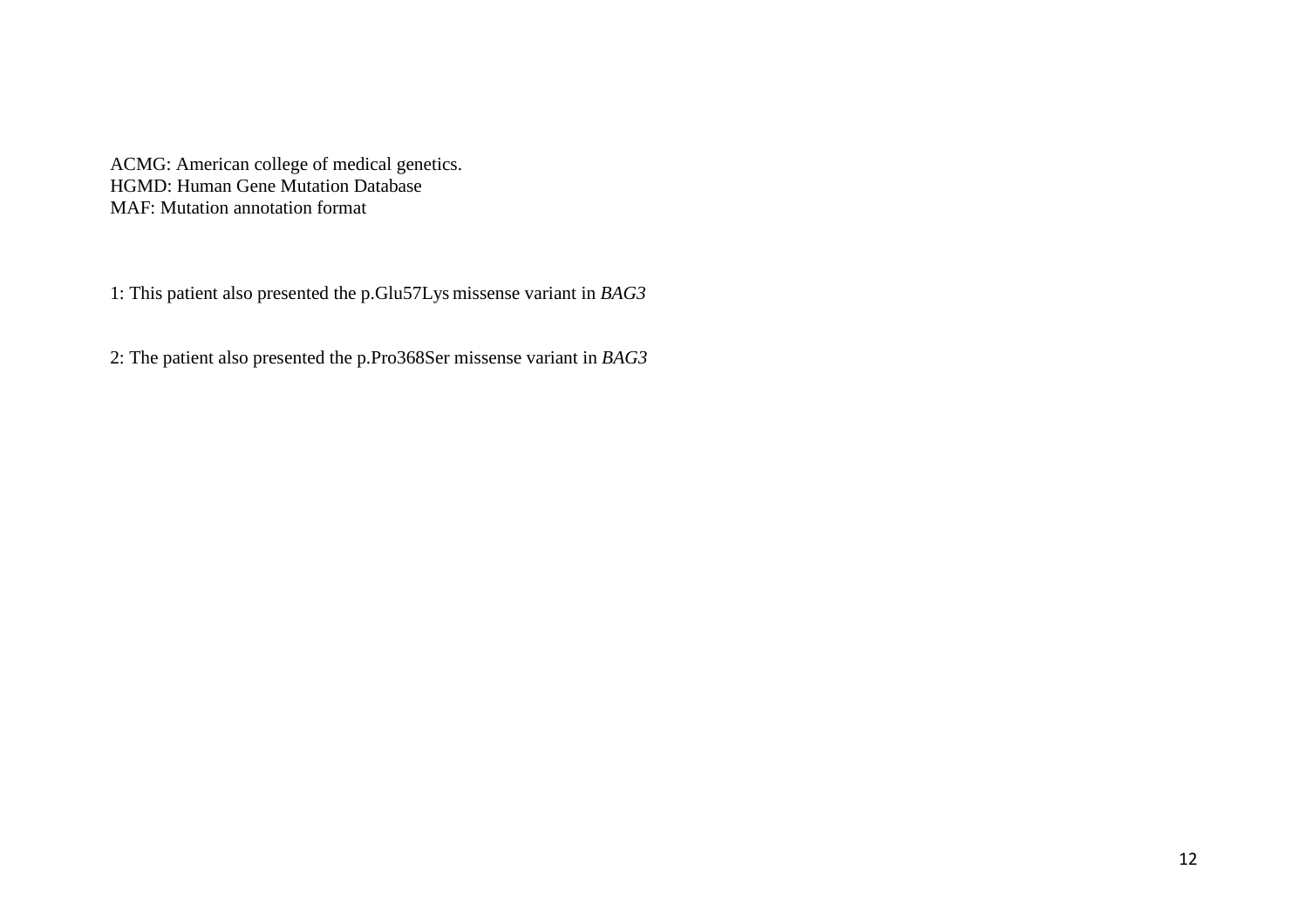### **Table 2S. Clinical predictors of heart transplant, LVAD and heart failure death in DCM patients with** *BAG3* **mutations**

|                                             | DCM patients without HF-<br>related events<br>$(n=58)$ | DCM patients with<br>HF-related events<br>$(n=20)$ | p       |
|---------------------------------------------|--------------------------------------------------------|----------------------------------------------------|---------|
| Male sex $(\%)$                             | 53.4                                                   | 95.0                                               | 0.001   |
| Truncating mutation (%)                     | 79.3                                                   | 80.0                                               | 0.95    |
| Non-truncating mutation (%)                 | 20.7                                                   | 20.0                                               | 0.95    |
| Age at DCM onset                            | $38.4 \pm 12.6$                                        | $31.6 \pm 13.7$                                    | 0.055   |
| QRS width (ms) on $1st ECG$                 | $98.3 \pm 21.0$                                        | $98.9 \pm 21.6$                                    | 0.84    |
| Negative T waves on<br>$1^{st}$ ECG $(\% )$ | 18.4                                                   | 30.8                                               | 0.33    |
| LVEDD (mm) on $1st$ echo                    | $61.5 \pm 8.7$                                         | $68.2 \pm 8.7$                                     | 0.01    |
| LVEF $(\%)$ on $1^{\text{st}}$ echo         | $40.9 \pm 14.6$                                        | $24.7 \pm 10.7$                                    | < 0.001 |
| NSVT on Holter monitor (%)                  | 33.3                                                   | 57.1                                               | 0.26    |
| $CK$ (UI/L)                                 | $113.2 \pm 67.6$                                       | $99.6 \pm 62.0$                                    | 0.44    |

LVEF: Left ventricular ejection fraction, LVEDD: Left ventricular end-diastolic diameter, NYHA: New York Heart Association, SD: Standard deviation, TAPSE: tricuspid annular plane systolic excursion